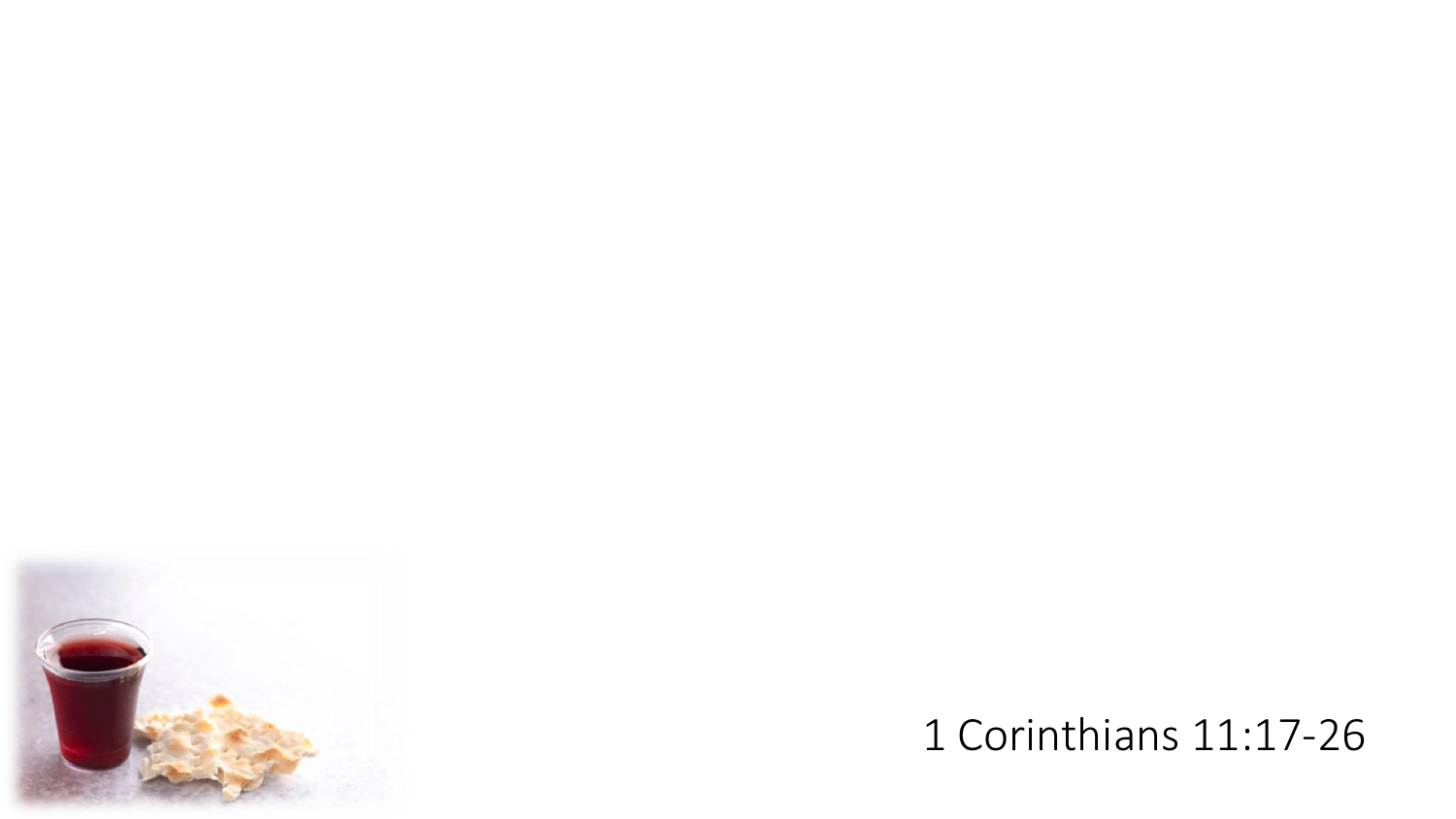<sup>17</sup> In the following directives I have no praise for you, for your meetings do more harm than good. <sup>18</sup> In the first place, I hear that when you come together as a church, there are divisions among you, and to some extent I believe it.

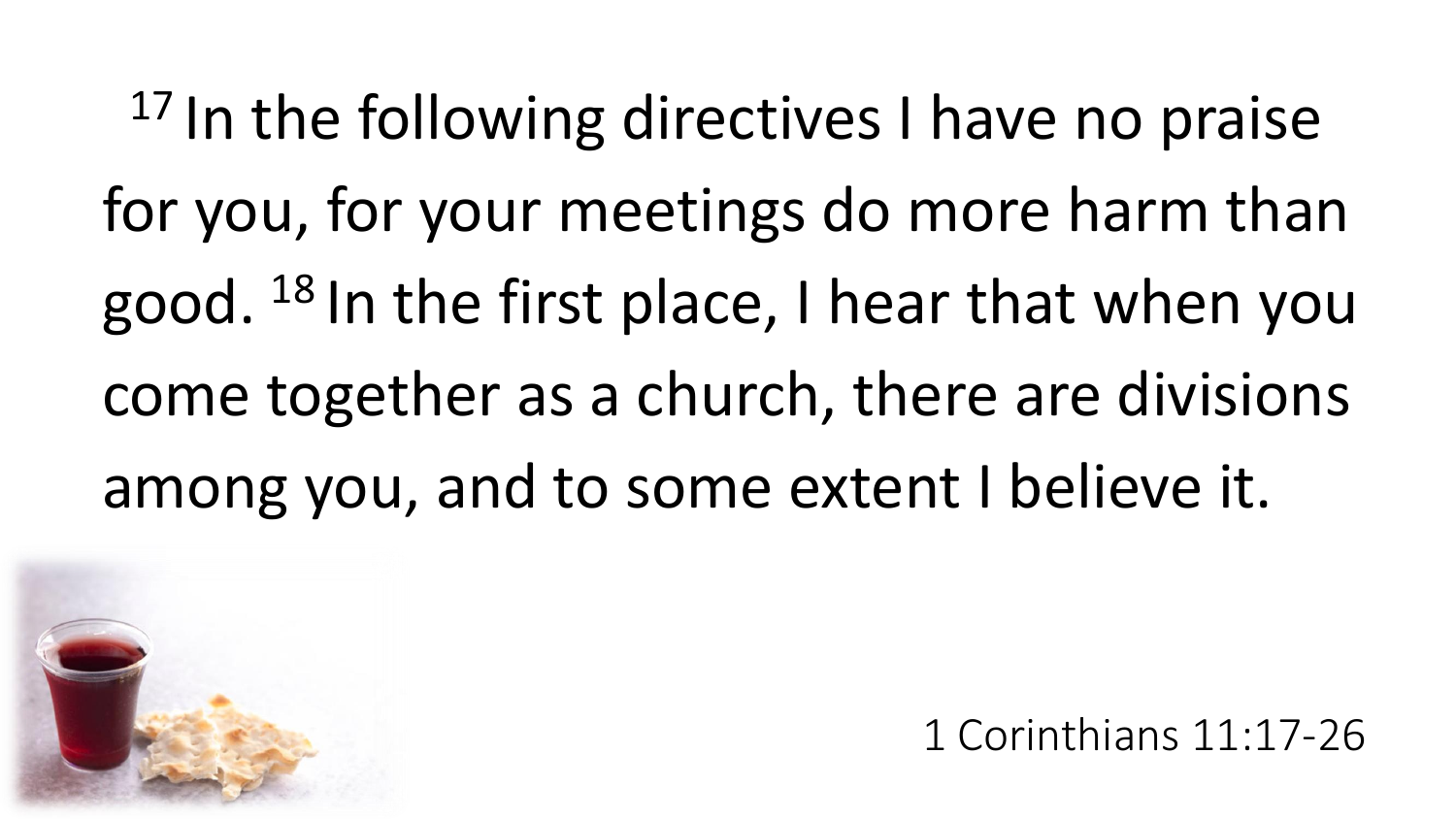<sup>19</sup> No doubt there have to be differences among you to show which of you have God's approval. <sup>20</sup> So then, when you come together, it is not the Lord's Supper you eat,

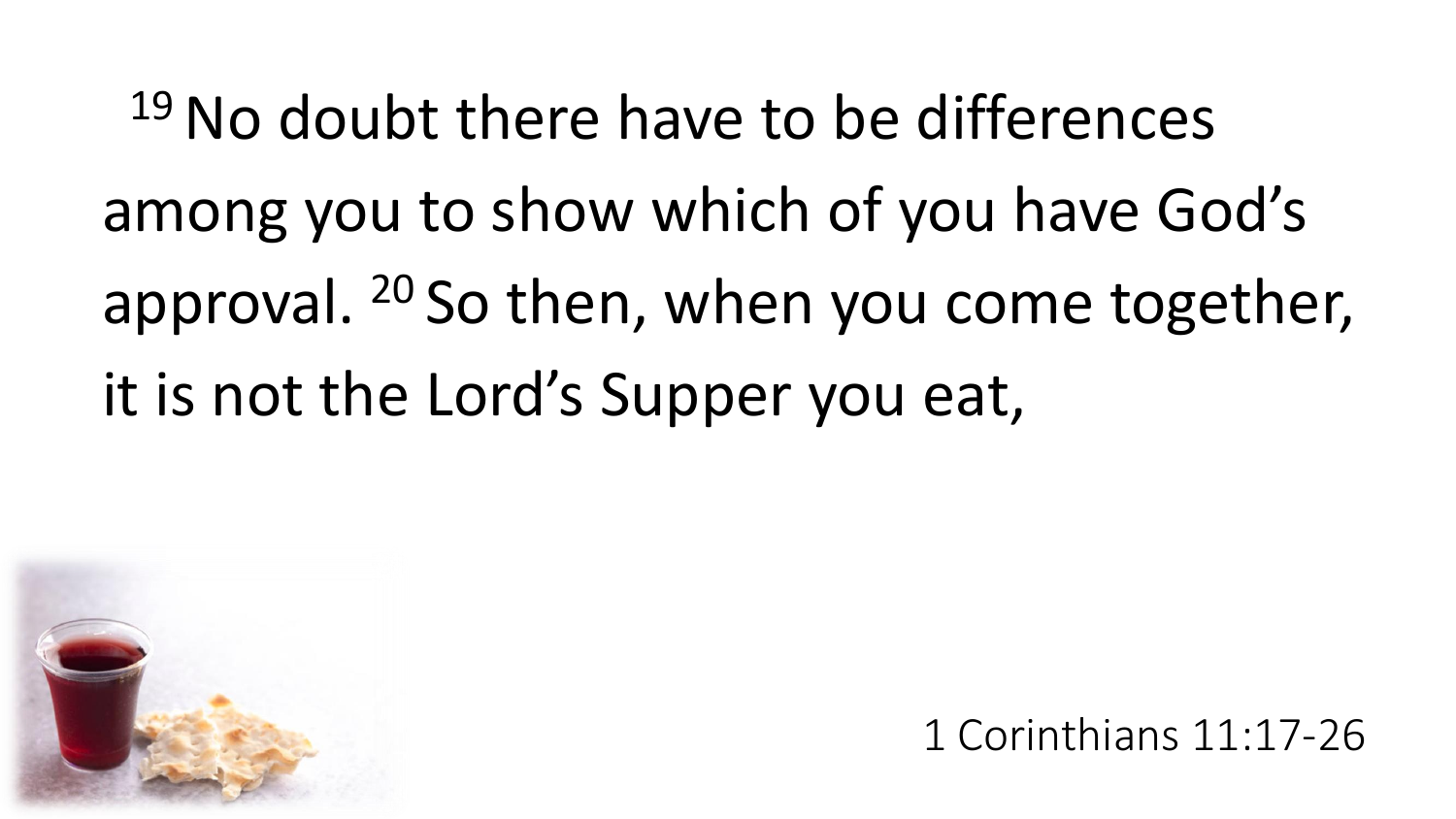$21$  for when you are eating, some of you go ahead with your own private suppers. As a result, one person remains hungry and another gets drunk.

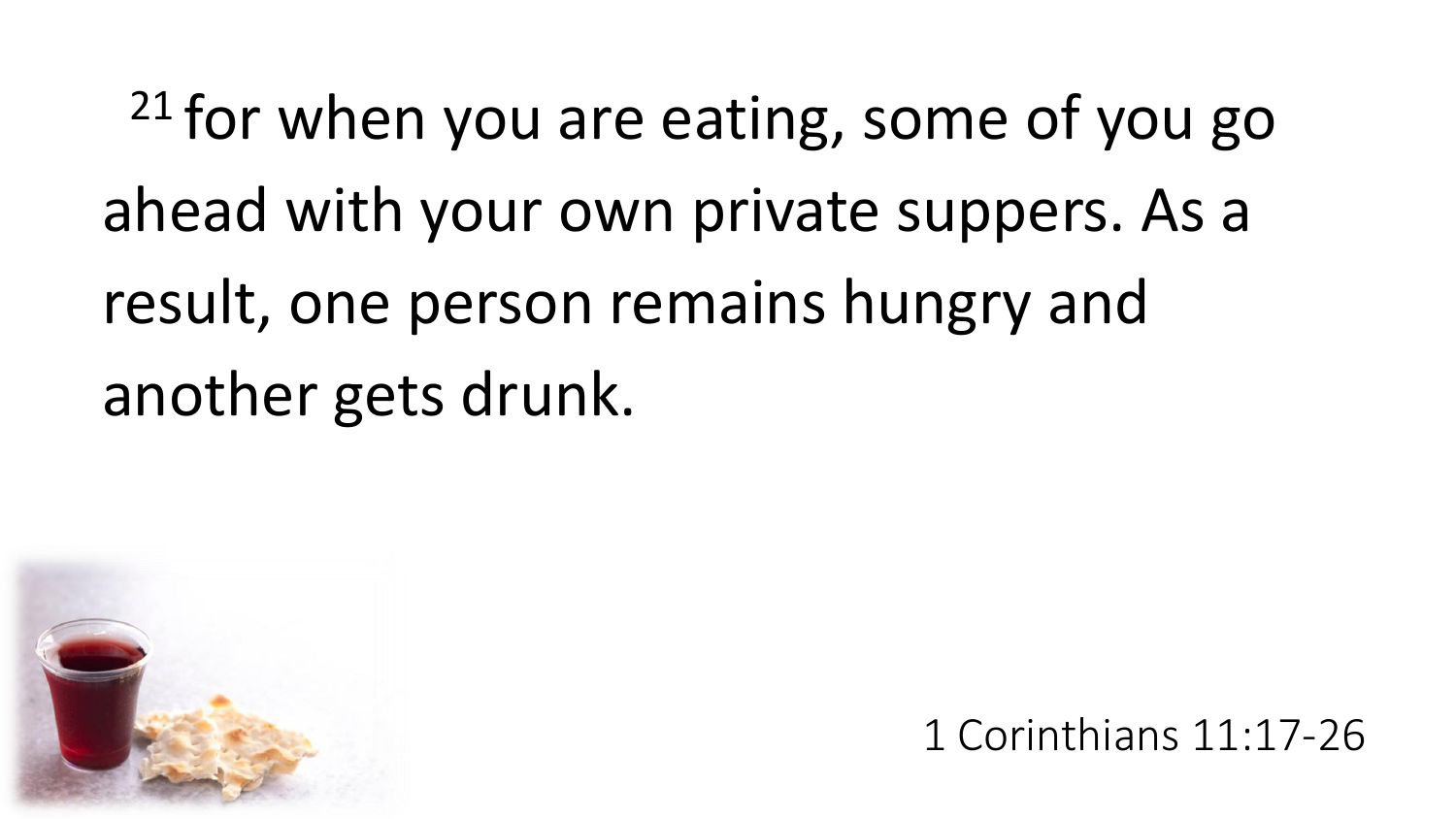<sup>22</sup> Don't you have homes to eat and drink in? Or do you despise the church of God by humiliating those who have nothing? What shall I say to you? Shall I praise you? Certainly not in this matter!

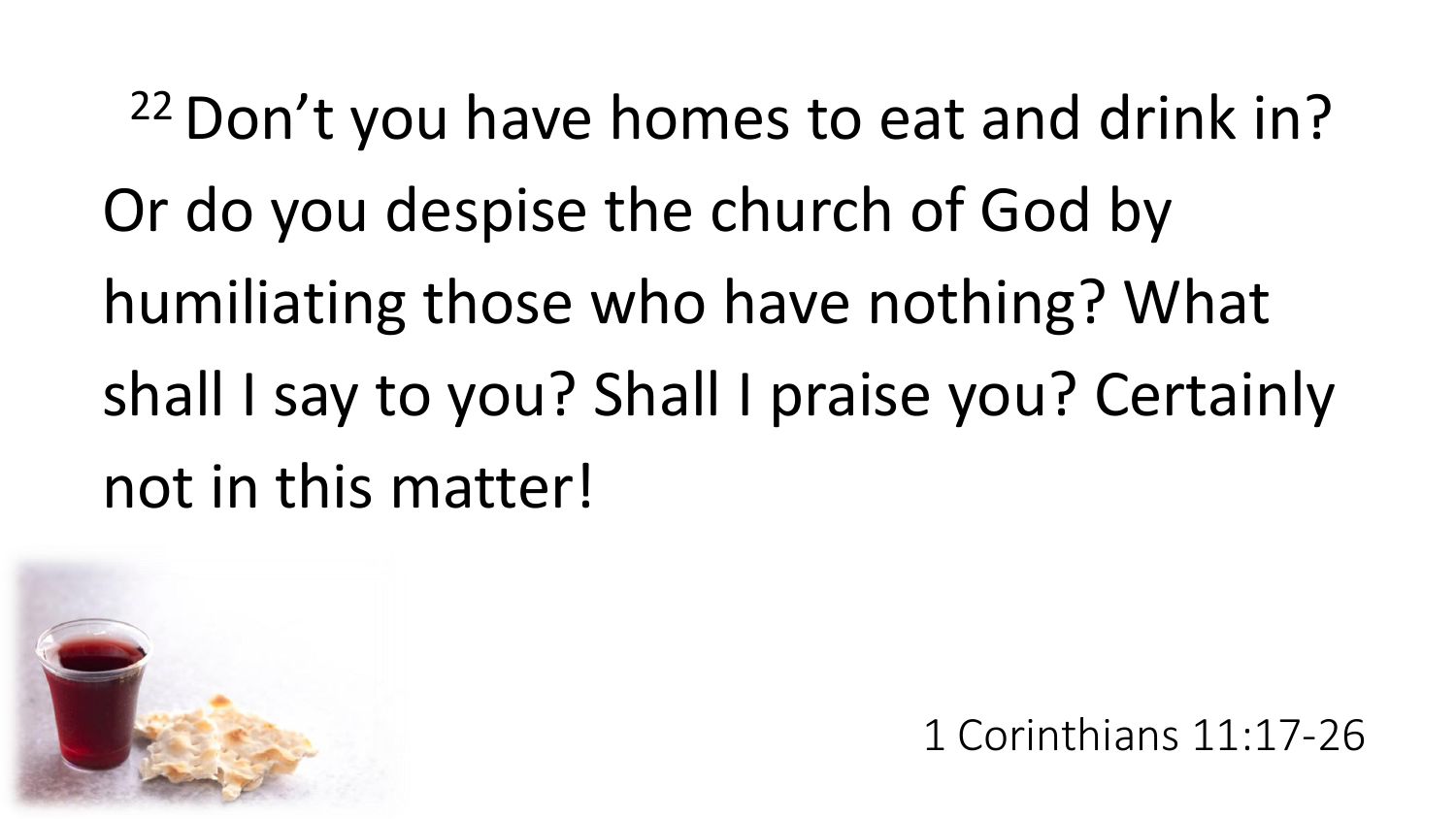<sup>23</sup> For I received from the Lord what I also passed on to you: The Lord Jesus, on the night he was betrayed, took bread, <sup>24</sup> and when he had given thanks, he broke it and said, "This is my body, which is for you; **do this in remembrance of me**."